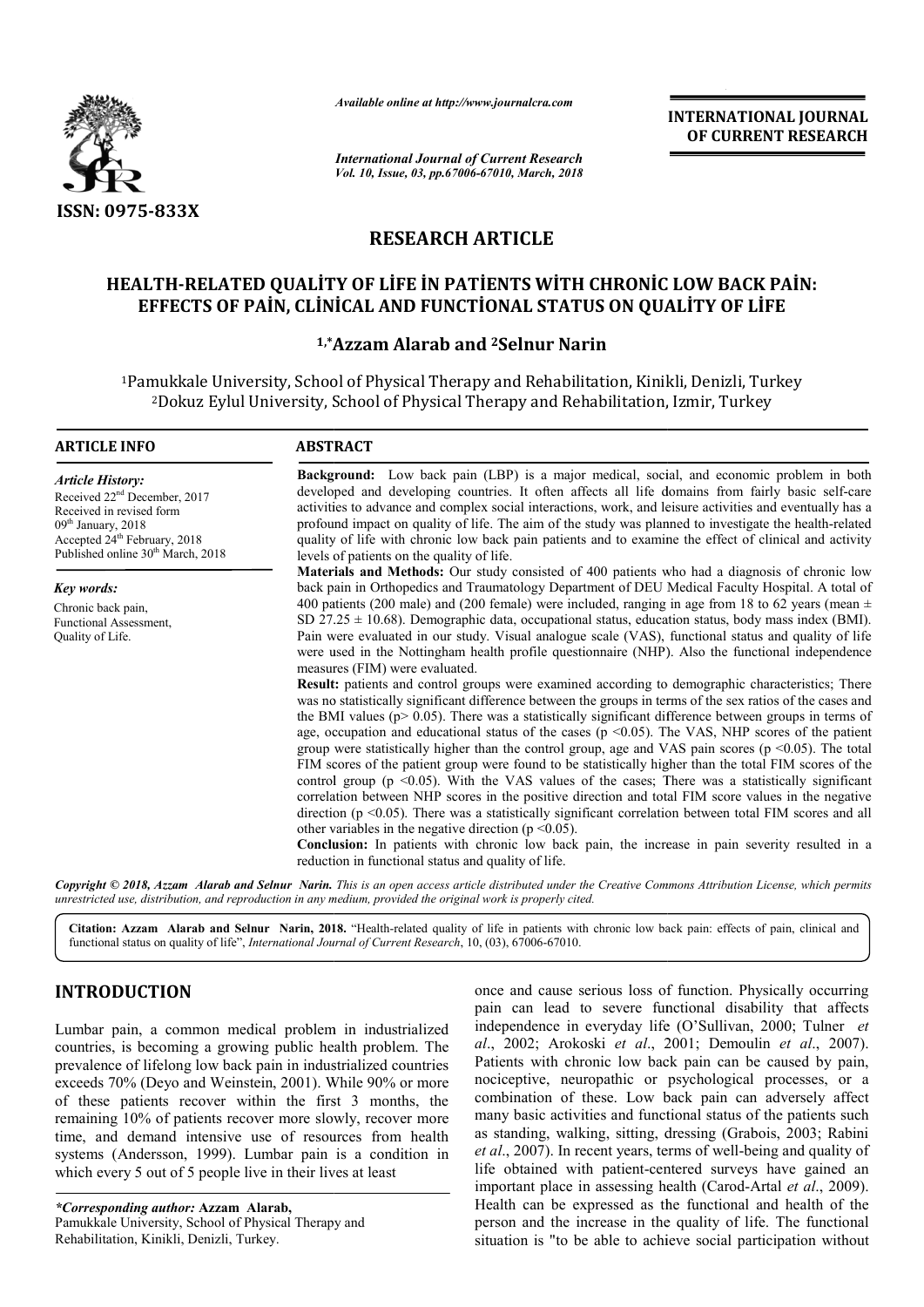physical and mental restriction of the person". In determining the functional status, it focuses on performance in performing certain tasks, such as activities of daily living. Health status is expressed as "medical and functional wellness" and sometimes as an effect of disability (Livingston *et al*., 2007). The increase in the quality of life brings with it happiness and life satisfaction. Similarly, the World Health Organization has defined quality of life as "the way in which the individual judges his / her own situation in life, in the context of values, expectations, standards and related values of the environment in which individual is living (World Health Organization, 2001). There are many reasons for assessing health-related quality of life in patients with low back pain. For the clinician, evaluation of care needs, creation of treatment goals and planning of treatment will provide potentially useful information in assessing outcome and treatment outcomes of the patient overtime (Deveci, 2005). When we review the literature, we have not found much of a study that examines the relationship between the clinical status of patients with chronic low back pain (duration of complaints, type of complaint, waist region examination), and quality of life. With increasing number of studies examining quality of life in healthy and handicapped individuals, the factors affecting life satisfaction have become more questionable (Livingston *et al*., 2007). Our study was designed to investigate the health-related quality of life of patients with chronic low back pain, one of the common health problems in the general population, and to examine the effect of clinical and activity levels of patients on quality of life. Our hypothesis of our study is that patients with chronic low back pain have impaired health and quality of life and functional independence and how they affect pain severity.

## **MATERIALS AND METHODS**

#### **Patient Selection**

This cross-sectional descriptive design study was conducted between 2013 and 2014. After the minimum sample width required by the power analysis (0.99) (Type II error 0.01) and Type I error (0.05) were determined as individuals in each group (187), the DEU Faculty of Medicine Orthopedics and Traumatology. A total of 200 patients were included in the study, 100 of whom were women and 100 of whom were men with chronic low back pain according to the criteria for taking history, physical examination, laboratory and radiological evaluations of policlinics. In the control group, 200 healthy individuals (100 women, 100 men) matched with their age and gender were included. The healthy control group was built around hospital staff, friends and family. Individuals in both groups were evaluated for age, gender, body weight, height, Body Mass Index (BMI), education status, occupation, patients complaints and surname.

#### **Patient Group inclusion Criteria**

- Applying to the DEU orthopedic polyclinic
- Having mechanical back pain for three months
- Eighteen years of age or older
- Being literate
- Good cognitive functions
- Not having neurological deficit

#### **Control group Inclusion Criteria**

 Lack of back pain for up to three months without working

- Absence of acute or chronic pain other than low back pain
- Being over eighteen years of age
- Being literate
- Good cognitive functions
- Non-acceptance criteria
- Patients eligible for surgery.
- Concomitant systemic disease other than hypertension,
- hypercholesterolemia and diabetes mellitus (type 2)
- Having inflammatory back pain (rheumatoid arthritis, seronegative spondyloarthropathy).
- Compression fracture (such as osteoporosis).
- Infection (discitis, spondylodiscitis, sacroileitis).
- Having back pain due to malignancy (primary or metastatic tumors).

 Our work was planned in accordance with the Helsinki Declaration and approved by the Ethics Committee of the Hospital of the Medical Faculty of the DEU.

#### **Work Independent Variables**

- Age
- Length and body weight
- $\bullet$  Gender
- personal history
- Family history
- $-I$ ob

The visual analog scale (VAS) was used to assess patients' pain. The criteria used to assess the quality of life and health outcomes can be divided into two groups, generic and disease specific. Generic criteria; which are used in the general population and which can be applied to a variety of health conditions and diseases. Disease-specific criteria are the only criteria used in that disease group. The Nottingham Health Profile is used as a generic criterion to assess quality of life. Nottingham Health Profile (NHP) was used to assess the quality of life for cases. Functional Independence Measure (FIM) was used to assess functional independence in daily life activities.

#### **Data analysis**

Statistical analysis of the data was made with 95% confidence in the SPSS 15.0 for Windows package program. Categorical variables were shown as "n" and "%", and continuous variables as "Mean  $\pm$  standard deviation". Statistical analysis of Mann Whitney U was used for comparison of categorical data between groups of Pearson Chi-Square and comparison of continuous data among groups (since data were not normal). The relationship between age, BMI, VAS, NHP and FIM values was assessed by Pearson correlation analysis. Linear regression analysis was used to determine the quality of life scores of the functional independence scale and VAS pain scale scores,  $P \le 0.05$  was considered statistically significant.

## **RESULTS**

A total of 400 patients were included in the study of patients with chronic low back pain to examine the relationship between pain , the Nottingham Health Profile and the Functional Independence Scale in terms of quality of life. 200 female of whom were 18 years old and over, and 200 were men.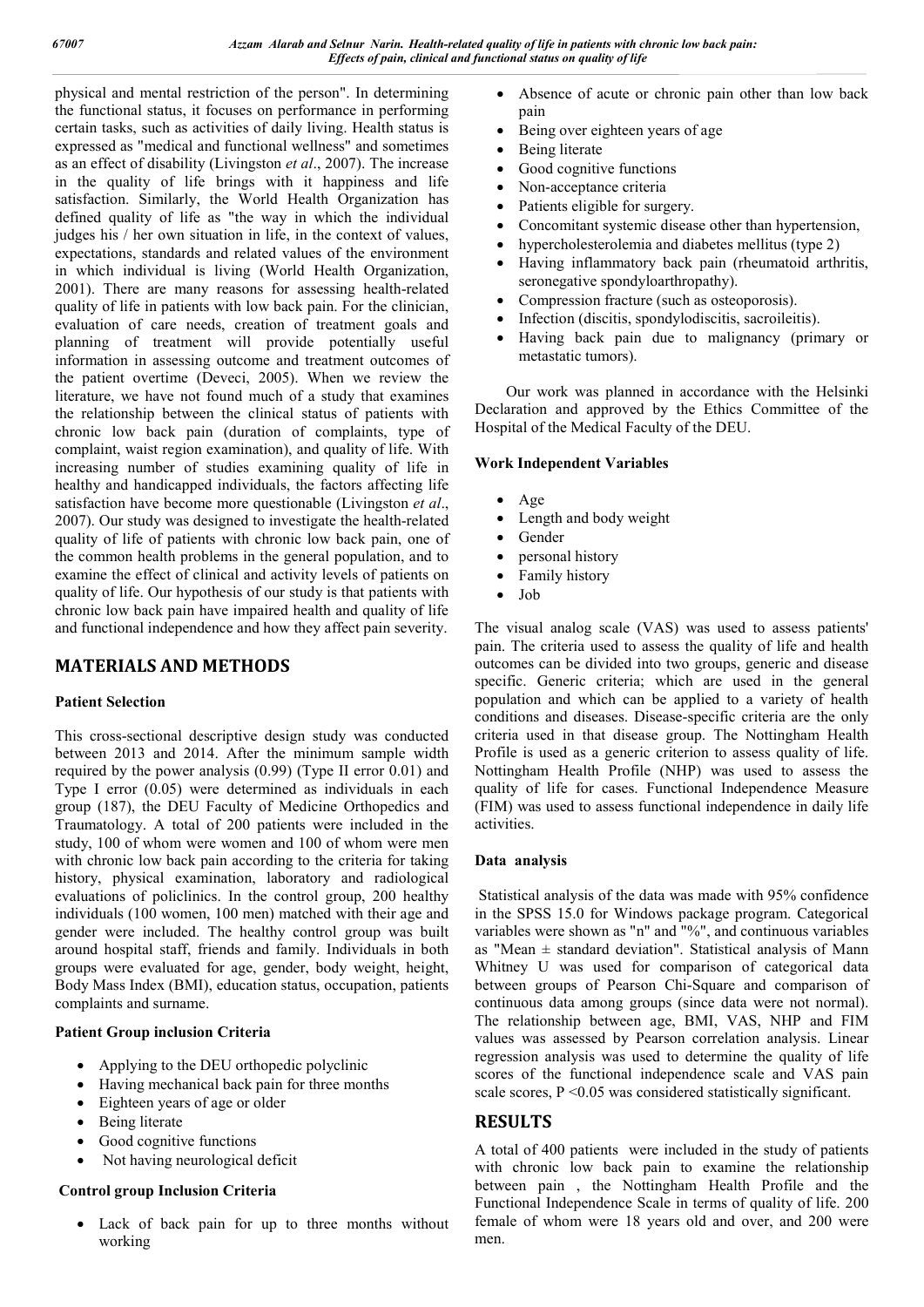#### **Table 1. Demographic data**

|                         | Patient group $(n=200)$   | Control group $(n=200)$     | Total $(n=400)$             | P              |
|-------------------------|---------------------------|-----------------------------|-----------------------------|----------------|
|                         | Ort. $\pm$ SS (Min.-Max.) | Ort. $\pm$ SS (Min.-Max.)   | Ort. $\pm$ SS (Min.-Max.)   |                |
| Age                     | $33.5 \pm 11.74$          | $21.02 \pm 3.52$ (18-48)    | $27.26 \pm 10.67$ (18-68)   | $< 0.001*$     |
|                         | $(18-68)$                 |                             |                             |                |
| BMI                     | $23.71 \pm 1.84$          | $23.49 \pm 1.7$ (18.5-33.3) | $23.6 \pm 1.79$ (18.5-33.3) | $0.129*$       |
|                         | $(19.3 - 31.25)$          |                             |                             |                |
|                         | $n$ (%)                   | $n$ (%)                     | $n$ (%)                     |                |
| <b>Sex</b>              |                           |                             |                             |                |
| Male                    | 100(50)                   | 100(50)                     | 200(50)                     | $1.000**$      |
| Female                  | 100(50)                   | 100(50)                     | 200(50)                     |                |
| Job                     |                           |                             |                             |                |
| Student                 | 64 (32.0)                 | 194 (97.0)                  | 258 (64.5)                  | $\leq 0.001**$ |
| Teacher                 | 67(33.5)                  | 2(1.0)                      | 69 (17.3)                   |                |
| Other                   | 69 (34.5)                 | 4(2.0)                      | 73 (18.3)                   |                |
| <b>Education</b> status |                           |                             |                             |                |
| School and less than    | 50(25)                    | 4(2)                        | 54 (13.5)                   | $\leq 0.001**$ |
| University and more     | 150 (75)                  | 196 (98)                    | 346 (86.5)                  |                |

\*Mann Whitney U, \*\*Pearson Chi-Square

| Table 2. Correlation analysis results for age and BMI values of patients and control |  |
|--------------------------------------------------------------------------------------|--|
| group and VAS, NHP and total FIM values                                              |  |

|                        |              | Patient Group |          | Control Group |       |
|------------------------|--------------|---------------|----------|---------------|-------|
|                        |              | Age           | BMI      | Age           | BMI   |
| <b>BMI</b>             | r            | 0,226         | 1,000    | 0,191         | 1,000 |
|                        | p            | 0,001         |          | 0,007         |       |
| VAS                    | r            | 0,190         | 0,016    | 0,102         | 0,142 |
|                        | p            | 0,007         | 0,824    | 0,149         | 0,045 |
| NHP Total Score        | r            | $-0.029$      | 0,028    | 0,030         | 0,125 |
|                        | p            | 0.686         | 0,691    | 0,674         | 0.078 |
| Pain                   | $\mathbf{r}$ | $-0.062$      | $-0,003$ | $-0,023$      | 0,116 |
|                        | p            | 0.385         | 0,967    | 0,743         | 0,103 |
| Physical activity      | r            | $-0,100$      | $-0.066$ | 0,018         | 0,161 |
|                        | p            | 0,160         | 0,350    | 0,797         | 0.023 |
| Fatigue                | r            | 0.072         | $-0.019$ | 0,005         | 0.122 |
|                        | p            | 0.308         | 0,792    | 0,943         | 0,086 |
| Sleeping               | r            | $-0.051$      | 0.054    | 0.091         | 0.095 |
|                        | p            | 0,474         | 0,444    | 0,198         | 0.180 |
| Social isolation       | r            | 0,024         | 0,127    | $-0.020$      | 0.008 |
|                        | p            | 0,738         | 0,073    | 0,775         | 0,907 |
| Emotional reaction     | r            | 0,028         | 0.053    | 0,078         | 0.133 |
|                        | p            | 0,697         | 0,455    | 0,272         | 0,060 |
| <b>TOTAL FIM Score</b> | r            | $-0.136$      | 0,007    | 0.059         | 0.005 |
|                        | р            | 0.055         | 0,921    | 0,406         | 0.948 |

**Table 3. Results of linear analysis of VAS and total FIM scores for NHP scores in patients and control groups**

|                        | В        | Std. Error | Beta     |           | Sig.    | 95% CI   |          | <b>Adjusted R Square</b> |
|------------------------|----------|------------|----------|-----------|---------|----------|----------|--------------------------|
| Patient group          |          |            |          |           |         |          |          |                          |
| <b>VAS</b>             | 3.466    | 0.243      | 0.713    | 14.291    | < 0.001 | 2.988    | 3.944    | 0.505                    |
| <b>Total FIM Score</b> | $-0.537$ | 0.042      | $-0.675$ | $-12.862$ | < 0.001 | $-0.619$ | $-0.455$ | 0.452                    |
| Control group          |          |            |          |           |         |          |          |                          |
| <b>VAS</b>             | 3.274    | 0.126      | 0.879    | 25.894    | < 0.001 | 3.025    | 3.523    | 0.771                    |
| <b>TOTAL FIM Score</b> | $-0.640$ | 0.041      | $-0.739$ | $-15.446$ | < 0.001 | $-0.721$ | $-0.558$ | 0.544                    |

Physical and social characteristics such as age (years), sex, education level, occupation were recorded in the cases included in the study. When the patient and control group were examined according to demographic characteristics; There was no statistically significant difference between the groups in terms of the sex ratios of the cases and the BMI values (p> 0.05). There was a statistically significant difference between groups in terms of age, occupation and educational status of the cases ( $p \le 0.05$ ). (Table 1). When the results of correlation analysis for age and BMI values of patients and control group were compared with those of VAS, NHP and total FIM values (Table 2); Positive and statistically significant correlations were found between the age of the patient group, BMI and VAS values ( $p \le 0.05$ ). Positive and statistically significant correlations were found between the ages of the control group and the BMI values and between the BMI and VAS values (p  $(0.05)$  (Table 3).

#### **DISCUSSION**

Low back pain is one of the important clinical tables that affect human life. 80% of people are believed to have been suffering from low back pain during their lifetime. Approximately 80% of low back pain due to mechanical reasons is recovered in a short period of time (5%) but lasts more than three months, resulting in chronic back pain (Dreyer *et al*., 2000). Our study has shown that the quality of life is very important in individuals with chronic low back pain and that the rehabilitation teams have problems in determining and solving problems such as pain, functional status and activity level that negatively affect the quality of life in individuals it has been tried not to show the necessity. In terms of parameters directly affecting each other, it is necessary to make appropriate approaches to the problems identified by questioning the parameters that are thought to affect the quality of life of the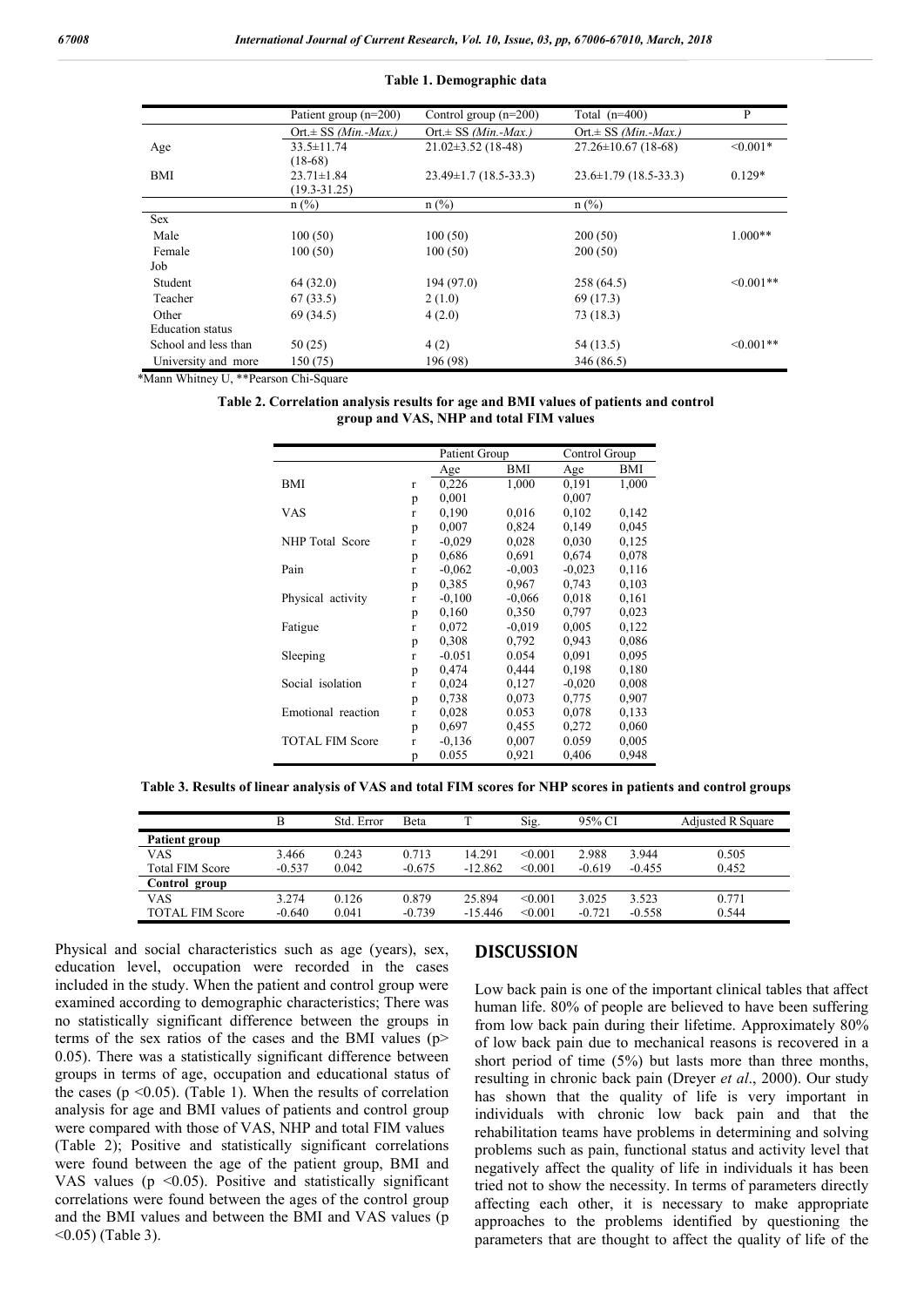evaluation programs of individuals with chronic low back pain. A multidisciplinary approach is often needed in the treatment of low back pain, which is quite common in the community and is one of the most expensive diseases in terms of cost of treatment, in case of labor loss. In recent years, the terms wellbeing and quality of life obtained with patient-centered surveys have gained an important place in assessing health (Carod-Artal *et al*., 2009). Health can be expressed as the improvement of the person's functional and well-being and the increase in quality of life. The functional situation is "to be able to achieve social participation without physical and mental restriction of the person". In determining the functional status, it focuses on performance in performing certain tasks, such as activities of daily living (Livingston *et al*., 2007). Hasanefendioğlu *et al*. related chronic health problems related to quality of life, clinical and functional status in patients with chronic low back pain. The mean age of healthy controls (49.7  $\pm$  13.6), the mean age (50.2  $\pm$  14.2) years (min: 20-max: 78 years) year (min: 21-mak: 73 years). When the education period and profession were taken into account between the patient and the control group, 61.5% of the patients were primary school graduates and 44.9% were housewife. The FIM score of SF-36 was found to be lower in women who were female, housewife, primary school graduate, waist-leg pain, and poor waist examination. SF-36 has a lower physical function, lower physical role, pain, emotional rollover sub scores, and a lower Physical Component Summary (FIM) score than healthy controls in patients with chronic low back pain. In this study, it was noted that patients with chronic low back pain, especially physical components of health-related quality of life, were worse than healthy controls and that physical severity of clinical quality and quality of life was negatively impacted by clinical severity, functional status (Hasanefendioğlu *et al*., **?**). Narin *et al*., In their studies examining the effect of physiotherapy program on functional capacity and quality of life in patients with chronic low back pain, are between the ages of 30 patients (29-74) years with chronic low back pain diagnosis and physiotherapist program. (63.3%) were female and 11 (36.7%) were male. The Pain Disability Index and Oswestry function test, which assessed functional impairment before and after treatment, showed a significant decrease after treatment. The quality of life scale was assessed both before and after functional evaluation.

When compared, physical function, role weakness, pain, general health, social function, role weakness, mental health evaluations were determined. In this study, the physiotherapy program was found to reduce the symptoms of low back pain and, most importantly, to improve quality of life by removing functional limitations in the daily activities of patients (Narin *et al*., 2008). In our study, a total of (200 male) and (200 female) were included, ranging in age from 18-62 (27,25  $\pm$ 10,68). When the education periods and professions were examined between the patient and the control group, 64 (32%), 67 (33%), 69 (34.5%) and 194 (97% , teacher (2) (1%) and the other (4) (2%). When we compare it with the literature, it is found that the average age is lower, while the number of students is higher when we look at occupational distributions, it is found that the other group is composed of active employees. In the literature, a more educated group opposition emerges as opposed to the studies carried out in our country regarding educational situations. With this result, even though the living conditions are becoming more technological, we can see that even in the younger generation, the level of education is high, but chronic waist pain is caused by the decrease of physical activity. Tarsuslu *et al*., In a study of the relationship between pain, depression, anxiety and functional independence and quality of life in individuals with chronic physical disabilities; Visual Analogue Scale to assess pain, Nottingham Health Profiles for quality of life, and Functional Independence Measure for functional status. There was a significant difference between the groups in terms of pain (VAS), functional independence (FIM) and quality of life (NHP) parameters in healthy and physically handicapped patients in the statistical analysis in terms of evaluation parameters. In healthy episodes, there was a strong negative correlation between quality of life, anxiety, and quality of life and depression. There was a strong negative correlation between quality of life and pain, depression and pain, and anxiety and pain on the positive side (Tarsuslu *et al*., 2010**).** 

AY and EVCİK used the assessment of patients' waist pain according to the visual pain scale (VAS, 10 cm), and the Nottingham Health Profile (NHP) scale was used to assess the quality of life. The severity of pain and severity of depression in patients with chronic low back pain were closely related to the level of depression and the level of depression negatively affected the quality of life and functional status of the patients (Saime and EVCİK, 2008). Karayurt *et al*. Used the Patient Identification Form, the SF-36 Quality of Life Scale, and the Numerical Pain Scale in the collection of their data. It shows that after TENS application, many dimensions of the quality of life with pain are improved and the satisfaction of the nurses is high in this process. It is suggested that TENS should be used to reduce chronic pain and improve quality of life of patients (Karayurt *et al*., 2014).Gerbershagen *et al*. Studied the quality of life effect in patients with low back pain and used the pain disability index to assess pain, the SF-36 and the Nottingham Health Profile to assess quality of life (Gerbershagen *et al*., 2002).

In our study, visual pain scale, NHP for quality of life, and FIM for functional status were used in the literature to evaluate pain similar to the work done in relation to this topic. When the results of the correlation analysis for the age, BMI and NHP values of the cases are examined, There was a positive correlation between the age of the cases and all other variables and a statistically significant correlation was found. And also in patients with chronic low back pain, the quality of life of the functional state was found to be negative by increasing the severity of pain. Our results show that in patients with chronic low back pain, there is a decrease in functional status and quality of life due to the increase in pain severity and that it is consistent with the literature.

#### **Conclusion**

In patients with chronic low back pain, the increase in pain severity resulted in a reduction in functional status and quality of life

#### **Acknowledgement**

I would first like to thank my thesis advisor Selnur Narin of the Physiotherapy and Rehabilitation School / health science institution at Dokuz Eylul University. I would also like to acknowledge All valuable volunteers who have contributed to my graduate education.

**Conflict of interest:** There are no known conflicts of interest.